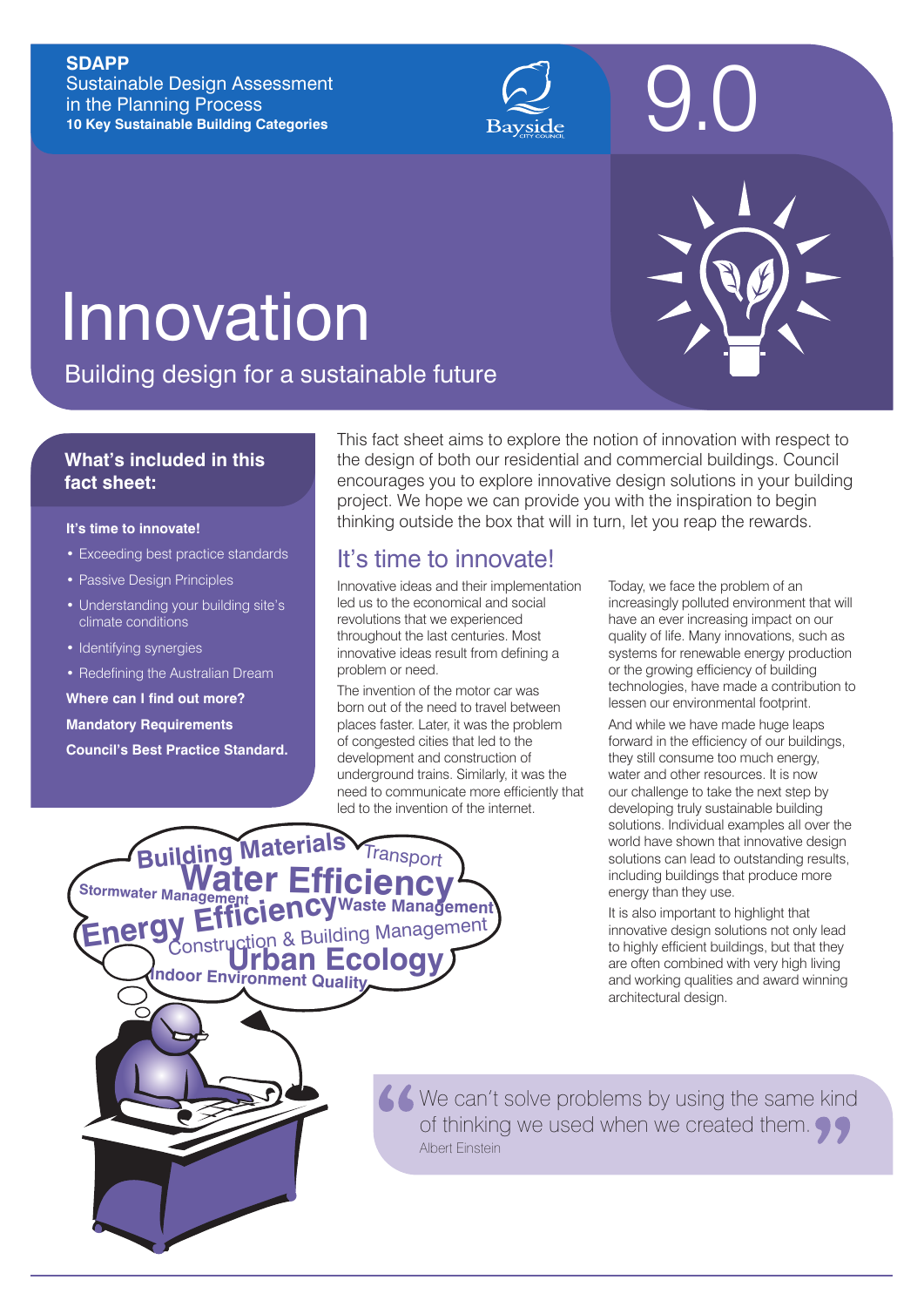

## It's time to innovate!



## Exceeding best practice standards

Humans have been living in shelters, and later houses, for thousands of years. Ever since the first settlements, our living amenities and quality of life has improved.

Innovative engineering led to unlimited drinking water and electricity in our homes, to thermally improved building shells and easy to handle heating and cooling devices. But not only have our living standards improved, appliances and construction standards have also become increasingly efficient.

There's no doubt that what is described as 'best practice' construction standards today will be overhauled in the very near future. Council therefore encourages you to explore opportunities to exceed current industry standards, not only to lessen your impact on the environment now, but also to future-proof your asset and living amenities in the years to come.

Exceeding best practice standards today will help you future-proof your asset, increase living standards and save on utility costs for many years to come.

## Passive Design Principles

Buildings have a lot in common with humans; in winter they get cold and in summer they get hot. While we respond to a changing climate in the way we dress, buildings are much more inert to these changes. Modern technical solutions seemed to deliver a solution to that problem.

The introduction of air-conditioning and artificial light allowed us to construct buildings in any climate zone with an arbitrary shape and facade and still maintain comfortable temperatures and light levels throughout the year. But only quite recently have we become aware that the use of excessive energy has come at a price.

The use of 'passive' design is as old as human settlement. In the days before active building services, building designers had to design buildings that provided adequate living conditions through passive means.

The size and location of windows balanced access to daylight, heat losses and gains. The provision of external shading allowed occupants to protect themselves from the harsh summer sun while letting in warm winter rays. Ventilation openings were strategically placed to quickly cool a home and building materials were carefully selected based upon attributes for good indoor environment qualities. Small ponds were placed to make the most of summer breezes across their cool surface and living rooms were located adjacent to kitchens to make use of waste heat.

It is the reinterpretation of these old building traditions that will provide us with the ability to cut back on our energy consumption and to condition our homes and work places through passive means.



**Passive Design describes a building design approach** that focuses on the provision of maximum indoor comfort with minimum reliance on energy and building services. That's good for you, the environment and the wider community. **99**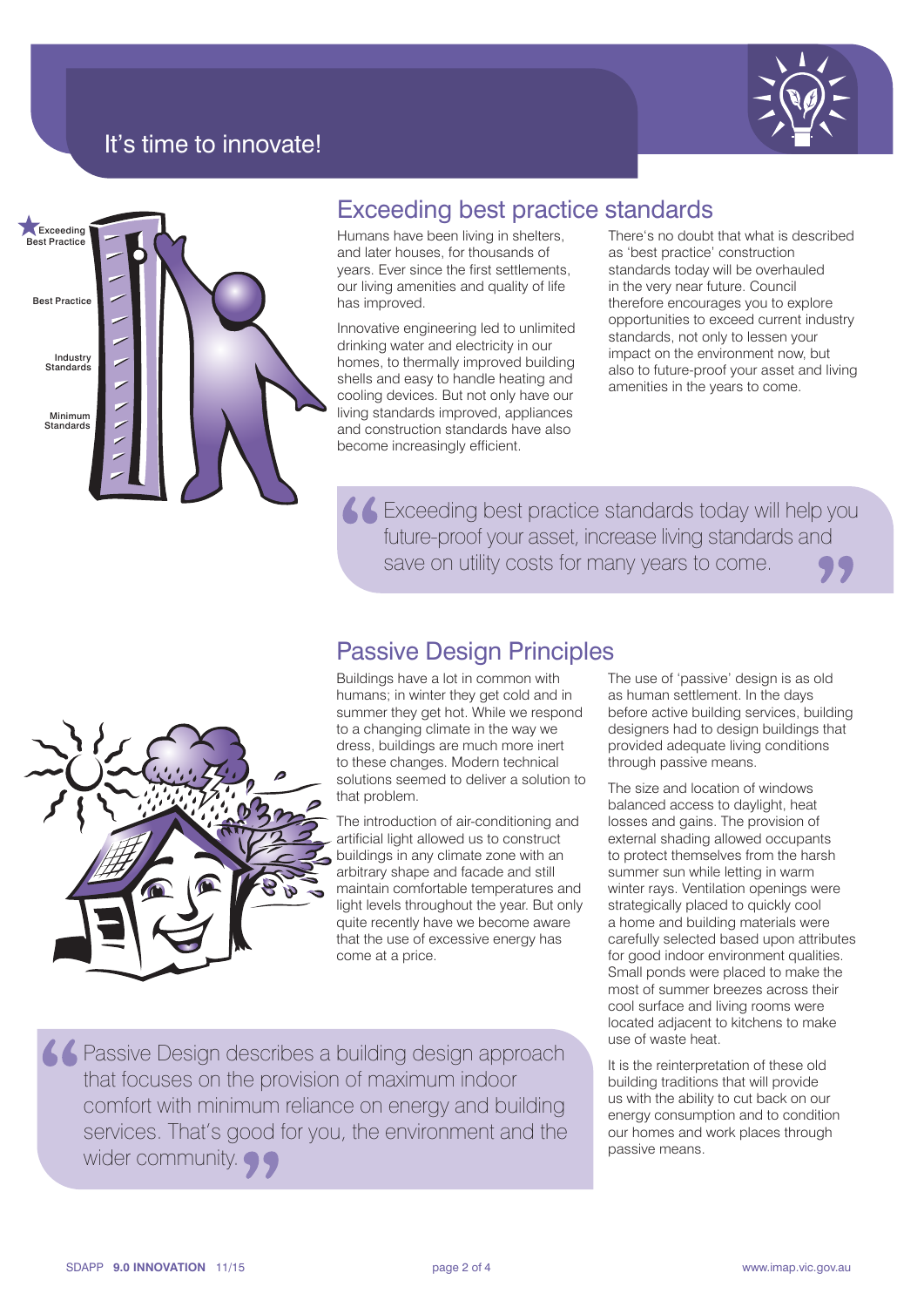

## It's time to innovate!

## Understanding your building site's climate conditions

In order to maximise the effects of passive design, it is vital to understand your building site's climate conditions. Finding answers to the following key questions will provide you with a good starting point for your environmentally sustainable design:

#### **What are the different sun angles for each façade throughout the year?**

Knowing the highest sun angles in summer, the minimum sun angles in winter and those for the shoulder seasons in between, allows you to optimise a building's orientation, to strategically place window openings and sun protection (external shading) and to accurately position solar energy devices.

#### **What are the different temperatures throughout the year?**

Understanding the different temperatures (minimum, average and maximum) throughout the year will enable you to quantify the benefits of different passive design responses.

#### **What are the different temperatures throughout the day?**

Understanding the different temperatures (minimum and maximum) throughout a 24 hour cycle will determine whether passive design strategies, such as night purging (natural ventilation at night), will contribute to comfortable indoor temperatures throughout the year.

#### **What is the prevailing wind direction in summer?**

Understanding a site's prevailing wind direction in summer will allow you to place window openings that make the most of cooling summer breezes.

#### **What are humidity levels in summer?**

Understanding a location's humidity levels in summer is necessary to making informed decisions on both, passive cooling strategies and active cooling systems.

## Identifying synergies

Through the identification of synergies, today's mobile phones for example, are able to provide us with a vast array of applications, functions and services. Similarly, our supermarkets offer a wide selection of groceries and consumables. as has never been seen before. Synergies have not only provided us with new products and services, but have helped us use them in more efficient and cheaper ways.

Buildings also provide the opportunity for synergies that will lead to major resource and financial savings:

- External shading elements can replace decorative paints and finishes as they are contributing to the appearance of a façade.
- Solar panels can be installed as roof panels, façade elements or shading devices and therefore replace other building materials while providing renewable electricity.
- Slimline water tanks can act as a garden fence or building wall while providing reusable water to garden and toilets.
- Exposed concrete ceilings not only serve as structural elements but function as thermal mass (storage and release of heat).
- Use common building materials in a new way to improve a building's performance and environmental footprint.

With resources becoming increasingly scarce and our population constantly growing, building designers face the challenge of creating more by using less – most likely by defining successful synergies.